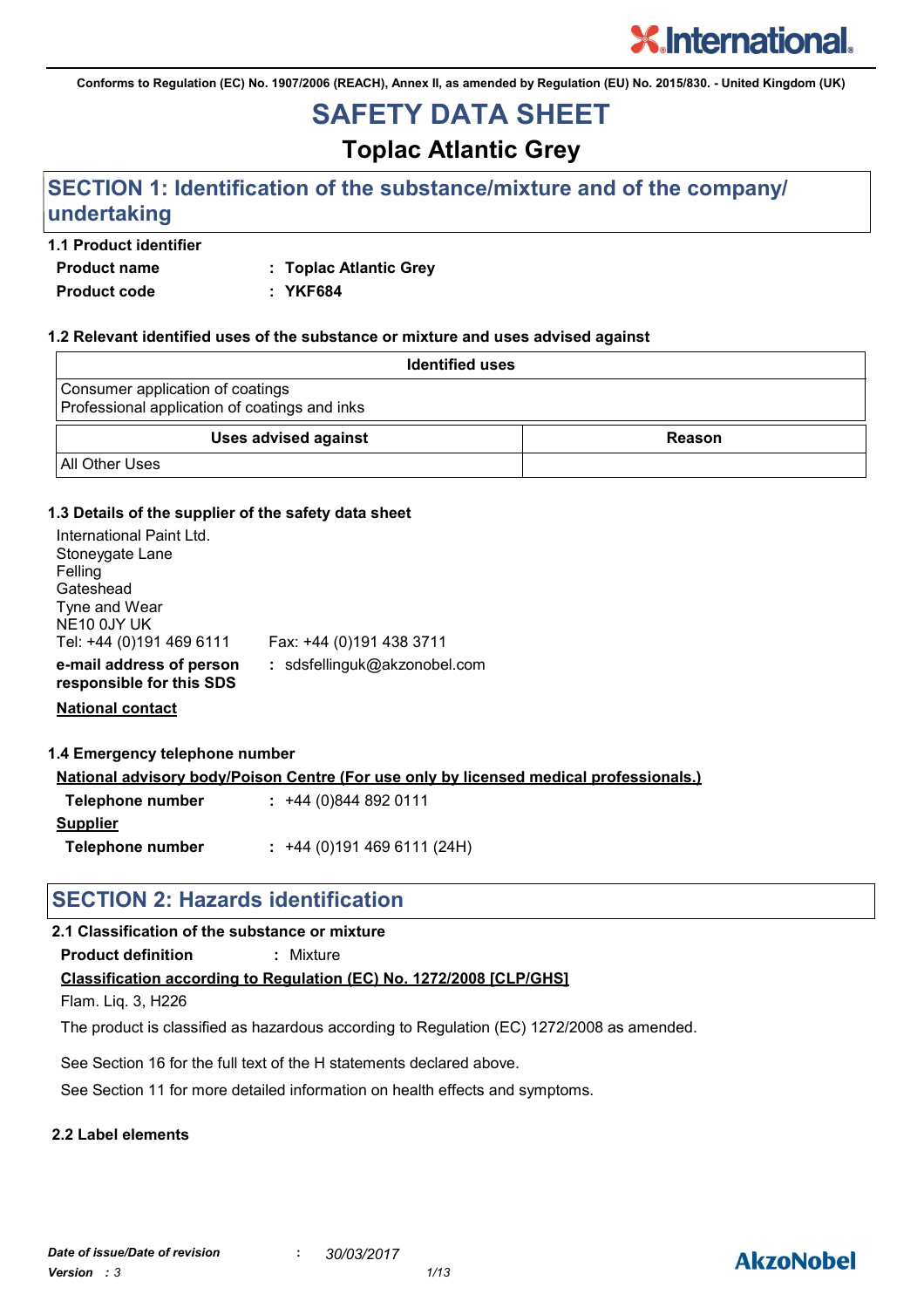## **SECTION 2: Hazards identification**

| <b>Hazard pictograms</b> |  |
|--------------------------|--|
|--------------------------|--|



| <b>Signal word</b>                                                                                                                                       | $:$ Warning                                                                                                                                              |
|----------------------------------------------------------------------------------------------------------------------------------------------------------|----------------------------------------------------------------------------------------------------------------------------------------------------------|
| <b>Hazard statements</b>                                                                                                                                 | : Flammable liquid and vapour.                                                                                                                           |
| <b>Precautionary statements</b>                                                                                                                          |                                                                                                                                                          |
| General                                                                                                                                                  | : Read label before use. Keep out of reach of children. If medical advice is needed,<br>have product container or label at hand.                         |
| <b>Prevention</b>                                                                                                                                        | : Wear protective gloves. Wear eye or face protection. Keep away from heat, hot<br>surfaces, sparks, open flames and other ignition sources. No smoking. |
| <b>Response</b>                                                                                                                                          | : IF ON SKIN (or hair): Take off immediately all contaminated clothing. Rinse skin<br>with water or shower.                                              |
| <b>Storage</b>                                                                                                                                           | : Keep cool.                                                                                                                                             |
| <b>Disposal</b>                                                                                                                                          | : Dispose of contents and container in accordance with all local, regional, national<br>and international regulations.                                   |
| <b>Supplemental label</b><br>elements                                                                                                                    | : Contains 2-butanone oxime. May produce an allergic reaction. Repeated exposure<br>may cause skin dryness or cracking.                                  |
|                                                                                                                                                          | Wear appropriate respirator when ventilation is inadequate.                                                                                              |
| <b>Annex XVII - Restrictions</b><br>on the manufacture,<br>placing on the market and<br>use of certain dangerous<br>substances, mixtures and<br>articles | : Not applicable.                                                                                                                                        |

**Other hazards which do : not result in classification** : None known. **2.3 Other hazards**

## **SECTION 3: Composition/information on ingredients**

**3.2 Mixtures :** Mixture

| <b>Product/ingredient</b><br>name          | <b>Identifiers</b>                                                                     | $%$ by<br>weight | <b>Classification</b><br><b>Regulation (EC) No.</b><br>1272/2008 [CLP]        | <b>Nota</b><br>(s)       | Type    |
|--------------------------------------------|----------------------------------------------------------------------------------------|------------------|-------------------------------------------------------------------------------|--------------------------|---------|
| Naphtha (petroleum),<br>hydrotreated heavy | REACH#:<br>01-2119486659-16<br>EC: 265-150-3<br>CAS: 64742-48-9<br>Index: 649-327-00-6 | ≥25 - ≤50        | Asp. Tox. 1, H304<br><b>EUH066</b>                                            | P                        | [1] [2] |
| dimethyl succinate                         | EC: 203-419-9<br>CAS: 106-65-0                                                         | ≤3               | Eye Irrit. 2, H319                                                            |                          | $[1]$   |
| 2-ethylhexanoic acid,<br>zirconium salt    | REACH #:<br>l01-2119979088-21<br>EC: 245-018-1<br>CAS: 22464-99-9                      | ≤1               | Repr. 2, H361fd (Fertility and<br>Unborn child) (oral)                        | $\overline{\phantom{a}}$ | [1] [2] |
| 2-butanone oxime                           | REACH #:<br>01-2119539477-28<br>EC: 202-496-6<br>CAS: 96-29-7<br>Index: 616-014-00-0   | ≤0.3             | Acute Tox. 4, H312<br>Eye Dam. 1, H318<br>Skin Sens. 1, H317<br>Carc. 2, H351 |                          | $[1]$   |

*Date of issue/Date of revision* **:** *30/03/2017 Version : 3 2/13*

**AkzoNobel**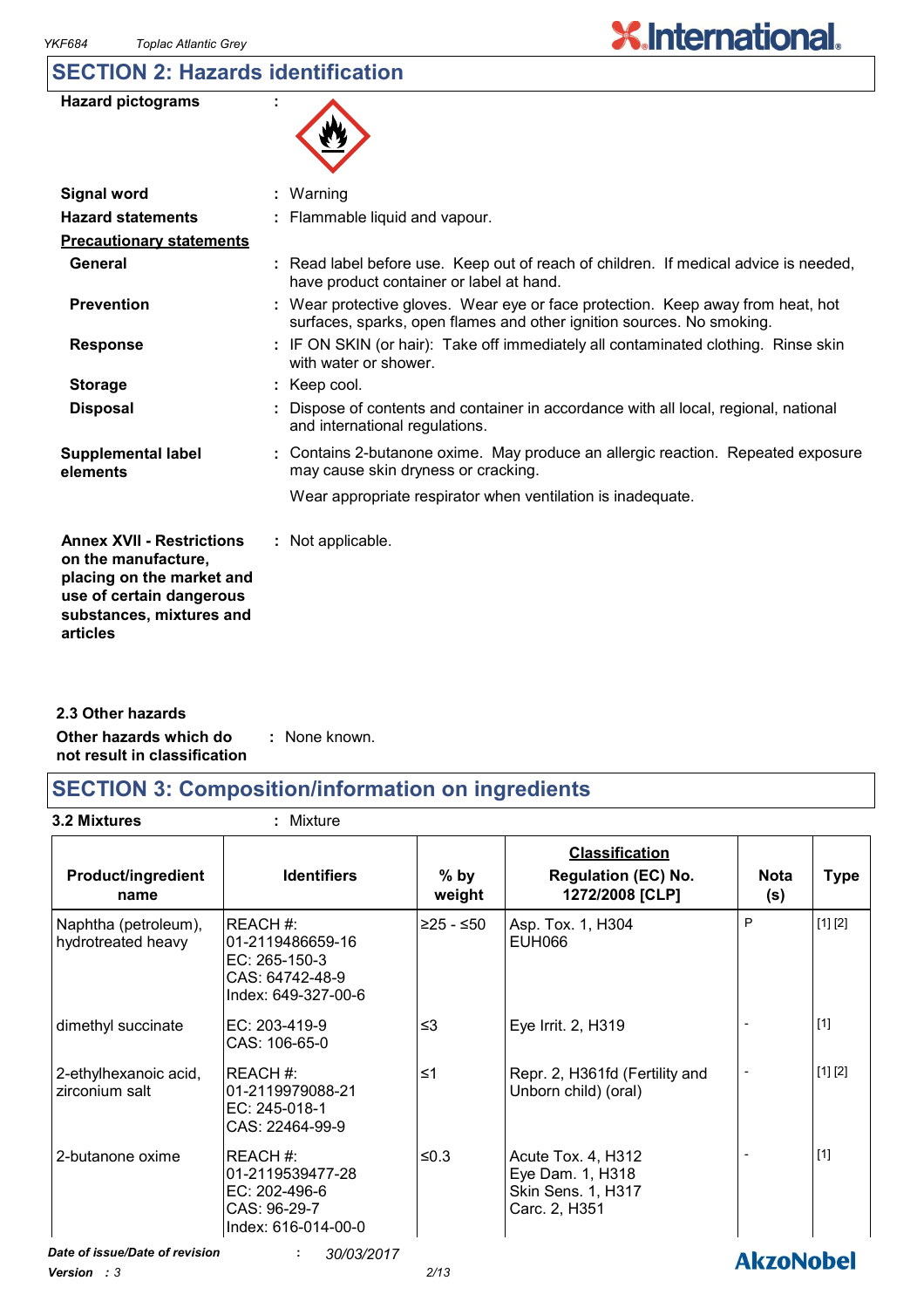## **SECTION 3: Composition/information on ingredients**

|  | - |                                                                                 |  |
|--|---|---------------------------------------------------------------------------------|--|
|  |   | See Section 16 for the<br>full text of the H<br>statements declared<br>l above. |  |

There are no additional ingredients present which, within the current knowledge of the supplier and in the concentrations applicable, are classified as hazardous to health or the environment, are PBTs or vPvBs or have been assigned a workplace exposure limit and hence require reporting in this section.

#### **Type**

[1] Substance classified with a health or environmental hazard

[2] Substance with a workplace exposure limit

[3] Substance meets the criteria for PBT according to Regulation (EC) No. 1907/2006, Annex XIII

[4] Substance meets the criteria for vPvB according to Regulation (EC) No. 1907/2006, Annex XIII

[5] Substance of equivalent concern

Occupational exposure limits, if available, are listed in Section 8.

| Nota |  |
|------|--|
| (s)  |  |

### **SECTION 4: First aid measures**

#### **4.1 Description of first aid measures**

| General                           | : In all cases of doubt, or when symptoms persist, seek medical attention. Never give<br>anything by mouth to an unconscious person. If unconscious, place in recovery<br>position and seek medical advice. |
|-----------------------------------|-------------------------------------------------------------------------------------------------------------------------------------------------------------------------------------------------------------|
| Eye contact                       | : Remove contact lenses, irrigate copiously with clean, fresh water, holding the<br>eyelids apart for at least 10 minutes and seek immediate medical advice.                                                |
| <b>Inhalation</b>                 | : Remove to fresh air. Keep person warm and at rest. If not breathing, if breathing is<br>irregular or if respiratory arrest occurs, provide artificial respiration or oxygen by<br>trained personnel.      |
| <b>Skin contact</b>               | : Remove contaminated clothing and shoes. Wash skin thoroughly with soap and<br>water or use recognised skin cleanser. Do NOT use solvents or thinners.                                                     |
| Ingestion                         | : If swallowed, seek medical advice immediately and show the container or label.<br>Keep person warm and at rest. Do NOT induce vomiting.                                                                   |
| <b>Protection of first-aiders</b> | : No action shall be taken involving any personal risk or without suitable training. It<br>may be dangerous to the person providing aid to give mouth-to-mouth resuscitation.                               |

#### **4.2 Most important symptoms and effects, both acute and delayed**

| Potential acute health effects |                                                                                                                                            |
|--------------------------------|--------------------------------------------------------------------------------------------------------------------------------------------|
| Eye contact                    | : No known significant effects or critical hazards.                                                                                        |
| <b>Inhalation</b>              | : No known significant effects or critical hazards.                                                                                        |
| <b>Skin contact</b>            | : Defatting to the skin. May cause skin dryness and irritation.                                                                            |
| Ingestion                      | : No known significant effects or critical hazards.                                                                                        |
| Over-exposure signs/symptoms   |                                                                                                                                            |
| Eye contact                    | : No specific data.                                                                                                                        |
| <b>Inhalation</b>              | : Adverse symptoms may include the following:<br>headache<br>drowsiness/fatigue<br>dizziness/vertigo<br>muscle weakness<br>unconsciousness |
| <b>Skin contact</b>            | : Adverse symptoms may include the following:<br>irritation<br>dryness<br>cracking                                                         |
| Ingestion                      | No specific data.                                                                                                                          |

#### **4.3 Indication of any immediate medical attention and special treatment needed**

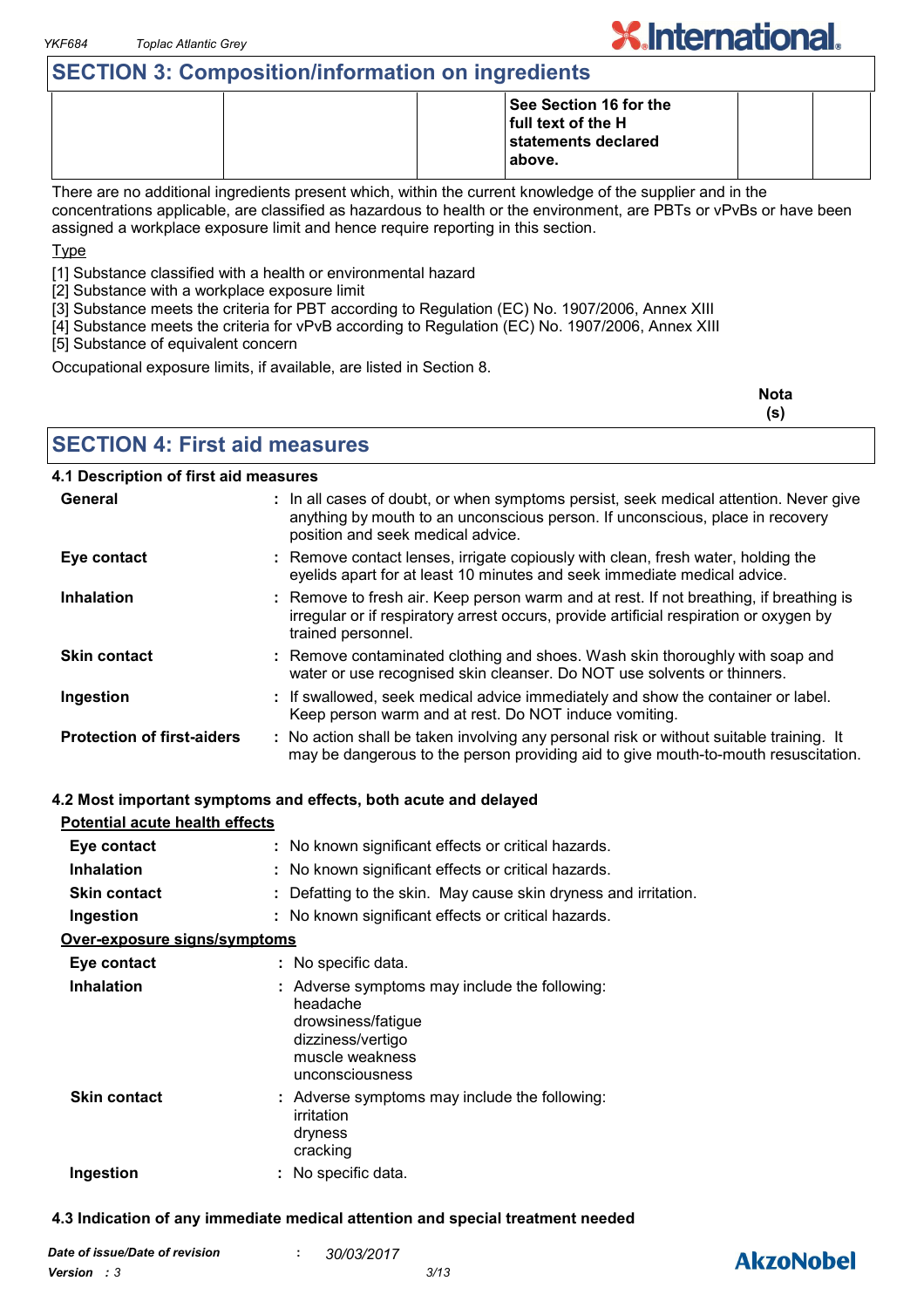| <b>SECTION 4: First aid measures</b> |  |  |  |
|--------------------------------------|--|--|--|
|--------------------------------------|--|--|--|

| Notes to physician                                       | : Treat symptomatically. Contact poison treatment specialist immediately if large<br>quantities have been ingested or inhaled.                                                                                                                                                                                                                                        |  |  |  |
|----------------------------------------------------------|-----------------------------------------------------------------------------------------------------------------------------------------------------------------------------------------------------------------------------------------------------------------------------------------------------------------------------------------------------------------------|--|--|--|
| <b>Specific treatments</b>                               | : No specific treatment.                                                                                                                                                                                                                                                                                                                                              |  |  |  |
| <b>SECTION 5: Firefighting measures</b>                  |                                                                                                                                                                                                                                                                                                                                                                       |  |  |  |
| 5.1 Extinguishing media                                  |                                                                                                                                                                                                                                                                                                                                                                       |  |  |  |
| <b>Suitable extinguishing</b><br>media                   | : Use dry chemical, $CO2$ , water spray (fog) or foam.                                                                                                                                                                                                                                                                                                                |  |  |  |
| Unsuitable extinguishing<br>media                        | : Do not use water jet.                                                                                                                                                                                                                                                                                                                                               |  |  |  |
|                                                          | 5.2 Special hazards arising from the substance or mixture                                                                                                                                                                                                                                                                                                             |  |  |  |
| Hazards from the<br>substance or mixture                 | : Flammable liquid and vapour. In a fire or if heated, a pressure increase will occur<br>and the container may burst, with the risk of a subsequent explosion. Runoff to<br>sewer may create fire or explosion hazard.                                                                                                                                                |  |  |  |
| <b>Hazardous thermal</b><br>decomposition products       | Decomposition products may include the following materials:<br>carbon dioxide<br>carbon monoxide<br>metal oxide/oxides                                                                                                                                                                                                                                                |  |  |  |
| 5.3 Advice for firefighters                              |                                                                                                                                                                                                                                                                                                                                                                       |  |  |  |
| <b>Special protective actions</b><br>for fire-fighters   | : Promptly isolate the scene by removing all persons from the vicinity of the incident if<br>there is a fire. No action shall be taken involving any personal risk or without<br>suitable training. Move containers from fire area if this can be done without risk.<br>Use water spray to keep fire-exposed containers cool.                                         |  |  |  |
| <b>Special protective</b><br>equipment for fire-fighters | : Fire-fighters should wear appropriate protective equipment and self-contained<br>breathing apparatus (SCBA) with a full face-piece operated in positive pressure<br>mode. Clothing for fire-fighters (including helmets, protective boots and gloves)<br>conforming to European standard EN 469 will provide a basic level of protection for<br>chemical incidents. |  |  |  |

## **SECTION 6: Accidental release measures**

|                                                          | 6.1 Personal precautions, protective equipment and emergency procedures                                                                                                                                                                                                                                                                                                                                                                                                                        |
|----------------------------------------------------------|------------------------------------------------------------------------------------------------------------------------------------------------------------------------------------------------------------------------------------------------------------------------------------------------------------------------------------------------------------------------------------------------------------------------------------------------------------------------------------------------|
| For non-emergency<br>personnel                           | : No action shall be taken involving any personal risk or without suitable training.<br>Evacuate surrounding areas. Keep unnecessary and unprotected personnel from<br>entering. Do not touch or walk through spilt material. Shut off all ignition sources.<br>No flares, smoking or flames in hazard area. Avoid breathing vapour or mist.<br>Provide adequate ventilation. Wear appropriate respirator when ventilation is<br>inadequate. Put on appropriate personal protective equipment. |
|                                                          | For emergency responders : If specialised clothing is required to deal with the spillage, take note of any<br>information in Section 8 on suitable and unsuitable materials. See also the<br>information in "For non-emergency personnel".                                                                                                                                                                                                                                                     |
| <b>6.2 Environmental</b><br>precautions                  | : Avoid dispersal of spilt material and runoff and contact with soil, waterways, drains<br>and sewers. Inform the relevant authorities if the product has caused environmental<br>pollution (sewers, waterways, soil or air).                                                                                                                                                                                                                                                                  |
| 6.3 Methods and material for containment and cleaning up |                                                                                                                                                                                                                                                                                                                                                                                                                                                                                                |
| <b>A - U. -  !!!</b>                                     |                                                                                                                                                                                                                                                                                                                                                                                                                                                                                                |

Stop leak if without risk. Move containers from spill area. Use spark-proof tools and explosion-proof equipment. Dilute with water and mop up if water-soluble. Alternatively, or if water-insoluble, absorb with an inert dry material and place in an appropriate waste disposal container. Dispose of via a licensed waste disposal contractor. **Small spill :**

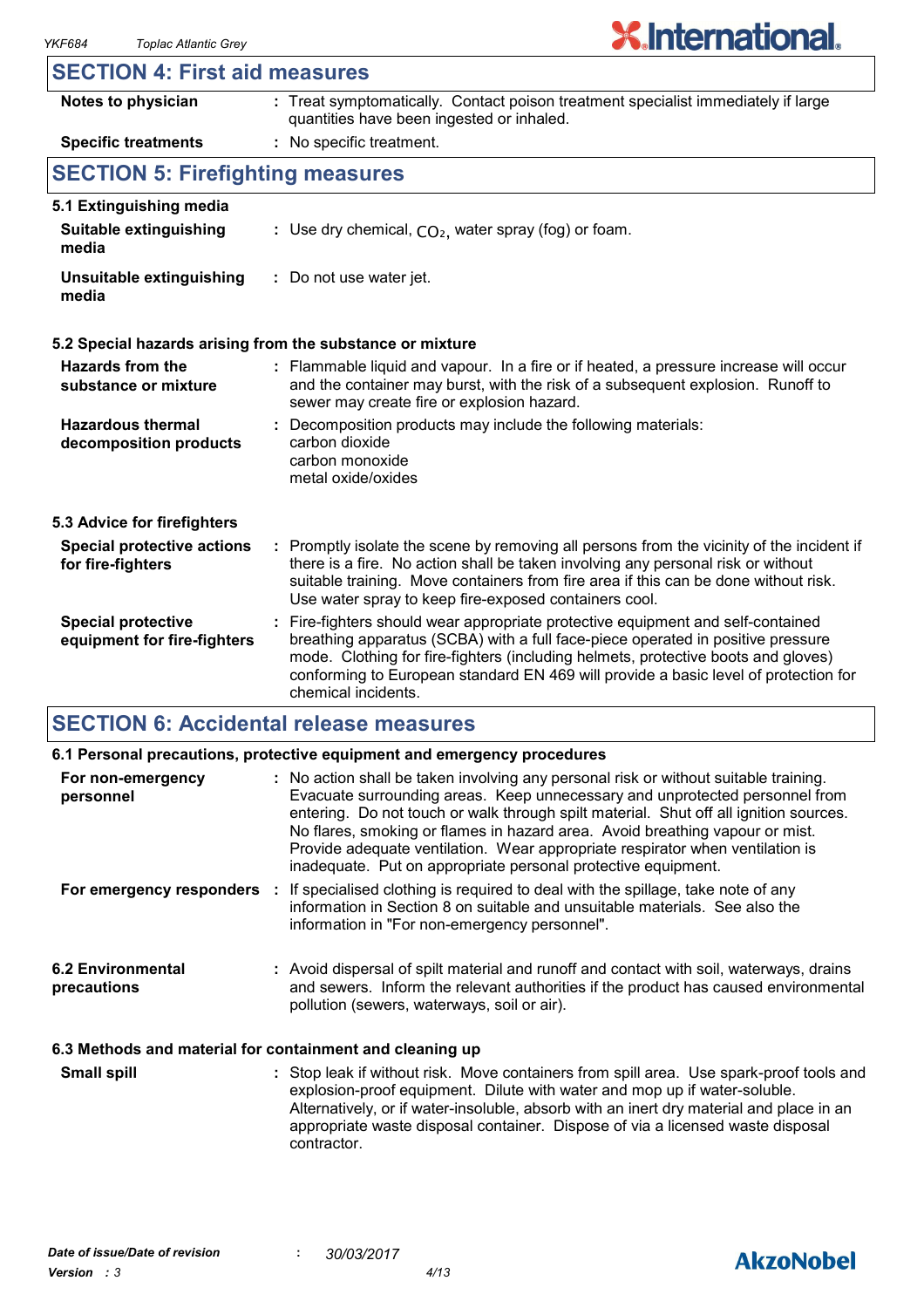## **SECTION 6: Accidental release measures**

| Large spill                        | : Stop leak if without risk. Move containers from spill area. Use spark-proof tools and<br>explosion-proof equipment. Approach the release from upwind. Prevent entry into<br>sewers, water courses, basements or confined areas. Wash spillages into an<br>effluent treatment plant or proceed as follows. Contain and collect spillage with non-<br>combustible, absorbent material e.g. sand, earth, vermiculite or diatomaceous earth<br>and place in container for disposal according to local regulations. Dispose of via a<br>licensed waste disposal contractor. Contaminated absorbent material may pose the<br>same hazard as the spilt product. |
|------------------------------------|------------------------------------------------------------------------------------------------------------------------------------------------------------------------------------------------------------------------------------------------------------------------------------------------------------------------------------------------------------------------------------------------------------------------------------------------------------------------------------------------------------------------------------------------------------------------------------------------------------------------------------------------------------|
| 6.4 Reference to other<br>sections | : See Section 1 for emergency contact information.<br>See Section 8 for information on appropriate personal protective equipment.<br>See Section 13 for additional waste treatment information.                                                                                                                                                                                                                                                                                                                                                                                                                                                            |

## **SECTION 7: Handling and storage**

The information in this section contains generic advice and guidance. The list of Identified Uses in Section 1 should be consulted for any available use-specific information provided in the Exposure Scenario(s).

#### **7.1 Precautions for safe handling**

| <b>Protective measures</b>                | : Put on appropriate personal protective equipment (see Section 8). Do not ingest.<br>Avoid contact with eyes, skin and clothing. Avoid breathing vapour or mist. Use<br>only with adequate ventilation. Wear appropriate respirator when ventilation is<br>inadequate. Do not enter storage areas and confined spaces unless adequately<br>ventilated. Keep in the original container or an approved alternative made from a<br>compatible material, kept tightly closed when not in use. Store and use away from<br>heat, sparks, open flame or any other ignition source. Use explosion-proof electrical<br>(ventilating, lighting and material handling) equipment. Use only non-sparking tools.<br>Take precautionary measures against electrostatic discharges. Empty containers<br>retain product residue and can be hazardous. Do not reuse container. |
|-------------------------------------------|----------------------------------------------------------------------------------------------------------------------------------------------------------------------------------------------------------------------------------------------------------------------------------------------------------------------------------------------------------------------------------------------------------------------------------------------------------------------------------------------------------------------------------------------------------------------------------------------------------------------------------------------------------------------------------------------------------------------------------------------------------------------------------------------------------------------------------------------------------------|
| Advice on general<br>occupational hygiene | : Eating, drinking and smoking should be prohibited in areas where this material is<br>handled, stored and processed. Workers should wash hands and face before<br>eating, drinking and smoking. Remove contaminated clothing and protective<br>equipment before entering eating areas. See also Section 8 for additional<br>information on hygiene measures.                                                                                                                                                                                                                                                                                                                                                                                                                                                                                                  |

#### **7.2 Conditions for safe storage, including any incompatibilities**

Store in accordance with local regulations. Store in a segregated and approved area. Store in original container protected from direct sunlight in a dry, cool and well-ventilated area, away from incompatible materials (see Section 10) and food and drink. Eliminate all ignition sources. Vapours are heavier than air and may spread along floors. Separate from oxidizing materials. Keep container tightly closed and sealed until ready for use. Containers that have been opened must be carefully resealed and kept upright to prevent leakage. Do not store in unlabelled containers. Use appropriate containment to avoid environmental contamination.

| 7.3 Specific end use(s)    |                    |
|----------------------------|--------------------|
| <b>Recommendations</b>     | : Not available.   |
| Industrial sector specific | $:$ Not available. |
| solutions                  |                    |

## **SECTION 8: Exposure controls/personal protection**

The information in this section contains generic advice and guidance. Information is provided based on typical anticipated uses of the product. Additional measures might be required for bulk handling or other uses that could significantly increase worker exposure or environmental releases.

#### **8.1 Control parameters**

#### **Occupational exposure limits**

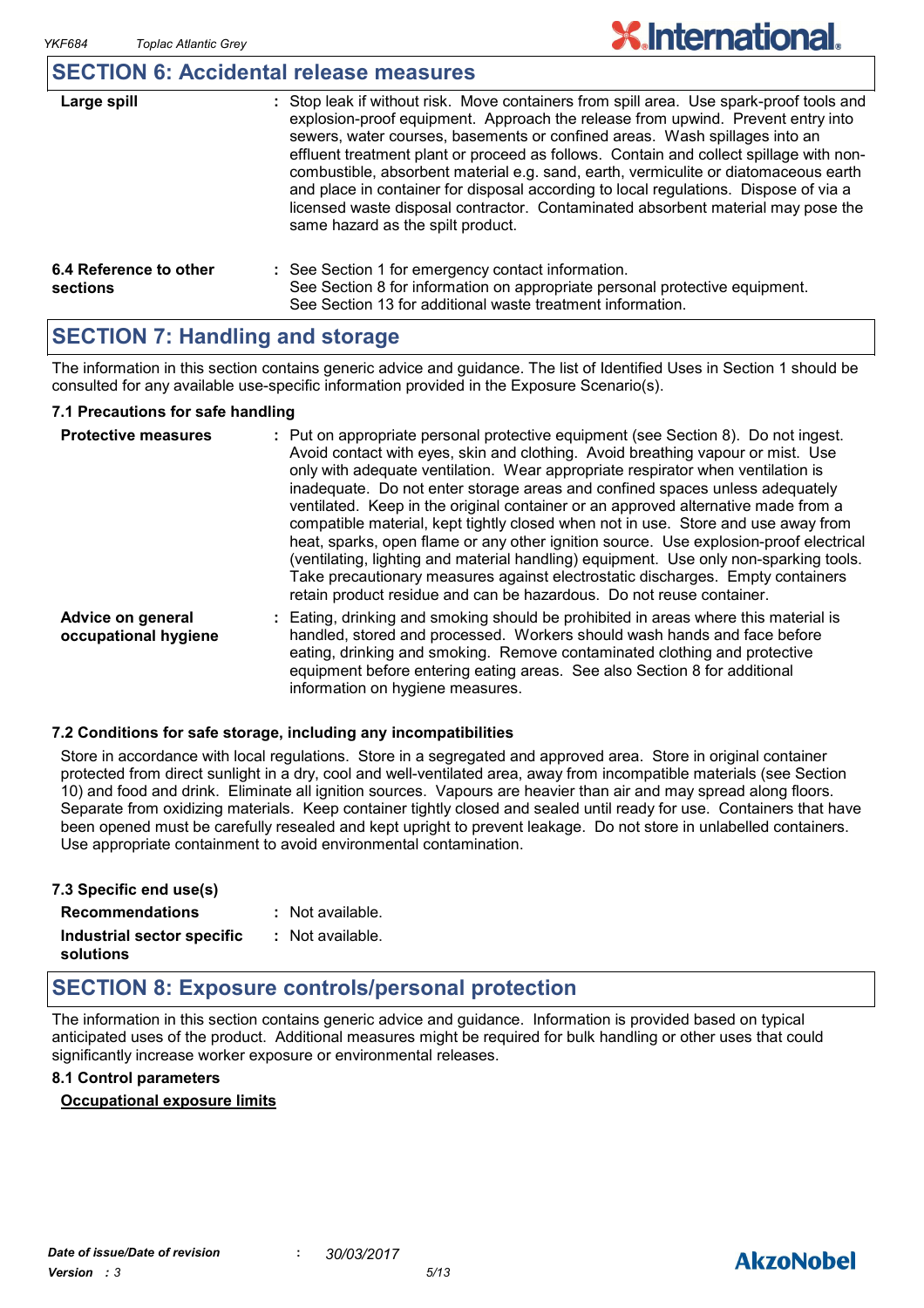## **X.International.**

## **SECTION 8: Exposure controls/personal protection**

| <b>Product/ingredient name</b>                                                                                                                                                                                                                                                                                                                                                                |  | <b>Exposure limit values</b>                                                                                                                                                                                                                                                                                                                                                                                                                                                                                                                                                                                                                                                                                                                                                                                                                                                                                                                                                                                                                                                                                                                                                              |  |  |
|-----------------------------------------------------------------------------------------------------------------------------------------------------------------------------------------------------------------------------------------------------------------------------------------------------------------------------------------------------------------------------------------------|--|-------------------------------------------------------------------------------------------------------------------------------------------------------------------------------------------------------------------------------------------------------------------------------------------------------------------------------------------------------------------------------------------------------------------------------------------------------------------------------------------------------------------------------------------------------------------------------------------------------------------------------------------------------------------------------------------------------------------------------------------------------------------------------------------------------------------------------------------------------------------------------------------------------------------------------------------------------------------------------------------------------------------------------------------------------------------------------------------------------------------------------------------------------------------------------------------|--|--|
| Naphtha (petroleum), hydrotreated heavy<br>2-ethylhexanoic acid, zirconium salt                                                                                                                                                                                                                                                                                                               |  | EU OEL (Europe).<br>TWA: 1200 mg/m <sup>3</sup> 8 hours.<br>TWA: 197 ppm 8 hours.                                                                                                                                                                                                                                                                                                                                                                                                                                                                                                                                                                                                                                                                                                                                                                                                                                                                                                                                                                                                                                                                                                         |  |  |
|                                                                                                                                                                                                                                                                                                                                                                                               |  | EH40/2005 WELs (United Kingdom (UK), 12/2011).<br>STEL: 10 mg/m <sup>3</sup> , (as Zr) 15 minutes.<br>TWA: $5 \text{ mg/m}^3$ , (as Zr) 8 hours.                                                                                                                                                                                                                                                                                                                                                                                                                                                                                                                                                                                                                                                                                                                                                                                                                                                                                                                                                                                                                                          |  |  |
| <b>Recommended monitoring</b><br>procedures<br>required.                                                                                                                                                                                                                                                                                                                                      |  | If this product contains ingredients with exposure limits, personal, workplace<br>atmosphere or biological monitoring may be required to determine the effectiveness<br>of the ventilation or other control measures and/or the necessity to use respiratory<br>protective equipment. Reference should be made to monitoring standards, such as<br>the following: European Standard EN 689 (Workplace atmospheres - Guidance for<br>the assessment of exposure by inhalation to chemical agents for comparison with<br>limit values and measurement strategy) European Standard EN 14042 (Workplace<br>atmospheres - Guide for the application and use of procedures for the assessment<br>of exposure to chemical and biological agents) European Standard EN 482<br>(Workplace atmospheres - General requirements for the performance of procedures<br>for the measurement of chemical agents) Reference to national guidance<br>documents for methods for the determination of hazardous substances will also be                                                                                                                                                                       |  |  |
| <b>DNELs/DMELs</b>                                                                                                                                                                                                                                                                                                                                                                            |  |                                                                                                                                                                                                                                                                                                                                                                                                                                                                                                                                                                                                                                                                                                                                                                                                                                                                                                                                                                                                                                                                                                                                                                                           |  |  |
| No DNELs/DMELs available.                                                                                                                                                                                                                                                                                                                                                                     |  |                                                                                                                                                                                                                                                                                                                                                                                                                                                                                                                                                                                                                                                                                                                                                                                                                                                                                                                                                                                                                                                                                                                                                                                           |  |  |
| <b>PNECs</b>                                                                                                                                                                                                                                                                                                                                                                                  |  |                                                                                                                                                                                                                                                                                                                                                                                                                                                                                                                                                                                                                                                                                                                                                                                                                                                                                                                                                                                                                                                                                                                                                                                           |  |  |
| No PNECs available                                                                                                                                                                                                                                                                                                                                                                            |  |                                                                                                                                                                                                                                                                                                                                                                                                                                                                                                                                                                                                                                                                                                                                                                                                                                                                                                                                                                                                                                                                                                                                                                                           |  |  |
| 8.2 Exposure controls                                                                                                                                                                                                                                                                                                                                                                         |  |                                                                                                                                                                                                                                                                                                                                                                                                                                                                                                                                                                                                                                                                                                                                                                                                                                                                                                                                                                                                                                                                                                                                                                                           |  |  |
| <b>Appropriate engineering</b><br>controls                                                                                                                                                                                                                                                                                                                                                    |  | : Use only with adequate ventilation. Use process enclosures, local exhaust<br>ventilation or other engineering controls to keep worker exposure to airborne<br>contaminants below any recommended or statutory limits. The engineering<br>controls also need to keep gas, vapour or dust concentrations below any lower<br>explosive limits. Use explosion-proof ventilation equipment.                                                                                                                                                                                                                                                                                                                                                                                                                                                                                                                                                                                                                                                                                                                                                                                                  |  |  |
| <b>Individual protection measures</b>                                                                                                                                                                                                                                                                                                                                                         |  |                                                                                                                                                                                                                                                                                                                                                                                                                                                                                                                                                                                                                                                                                                                                                                                                                                                                                                                                                                                                                                                                                                                                                                                           |  |  |
| <b>Hygiene measures</b>                                                                                                                                                                                                                                                                                                                                                                       |  | : Wash hands, forearms and face thoroughly after handling chemical products,<br>before eating, smoking and using the lavatory and at the end of the working period.<br>Appropriate techniques should be used to remove potentially contaminated clothing.<br>Wash contaminated clothing before reusing. Ensure that eyewash stations and<br>safety showers are close to the workstation location.                                                                                                                                                                                                                                                                                                                                                                                                                                                                                                                                                                                                                                                                                                                                                                                         |  |  |
| <b>Eye/face protection</b><br>Safety eyewear complying with an approved standard should be used when a risk<br>assessment indicates this is necessary to avoid exposure to liquid splashes, mists,<br>gases or dusts. If contact is possible, the following protection should be worn,<br>unless the assessment indicates a higher degree of protection: safety glasses with<br>side-shields. |  |                                                                                                                                                                                                                                                                                                                                                                                                                                                                                                                                                                                                                                                                                                                                                                                                                                                                                                                                                                                                                                                                                                                                                                                           |  |  |
| <b>Skin protection</b>                                                                                                                                                                                                                                                                                                                                                                        |  |                                                                                                                                                                                                                                                                                                                                                                                                                                                                                                                                                                                                                                                                                                                                                                                                                                                                                                                                                                                                                                                                                                                                                                                           |  |  |
| <b>Hand protection</b>                                                                                                                                                                                                                                                                                                                                                                        |  | : Use chemical resistant gloves classified under Standard EN 374: Protective gloves<br>against chemicals and micro-organisms. Recommended: Viton® or Nitrile<br>gloves. When prolonged or frequently repeated contact may occur, a glove with a<br>protection class of 6 (breakthrough time greater than 480 minutes according to EN<br>374) is recommended. When only brief contact is expected, a glove with a<br>protection class of 2 or higher (breakthrough time greater than 30 minutes<br>according to EN 374) is recommended. The user must check that the final choice<br>of type of glove selected for handling this product is the most appropriate and takes<br>into account the particular conditions of use, as included in the user's risk<br>assessment. NOTICE: The selection of a specific glove for a particular application<br>and duration of use in a workplace should also take into account all relevant<br>workplace factors such as, but not limited to: Other chemicals which may be<br>handled, physical requirements (cut/puncture protection, dexterity, thermal<br>protection), potential body reactions to glove materials, as well as the instructions/ |  |  |

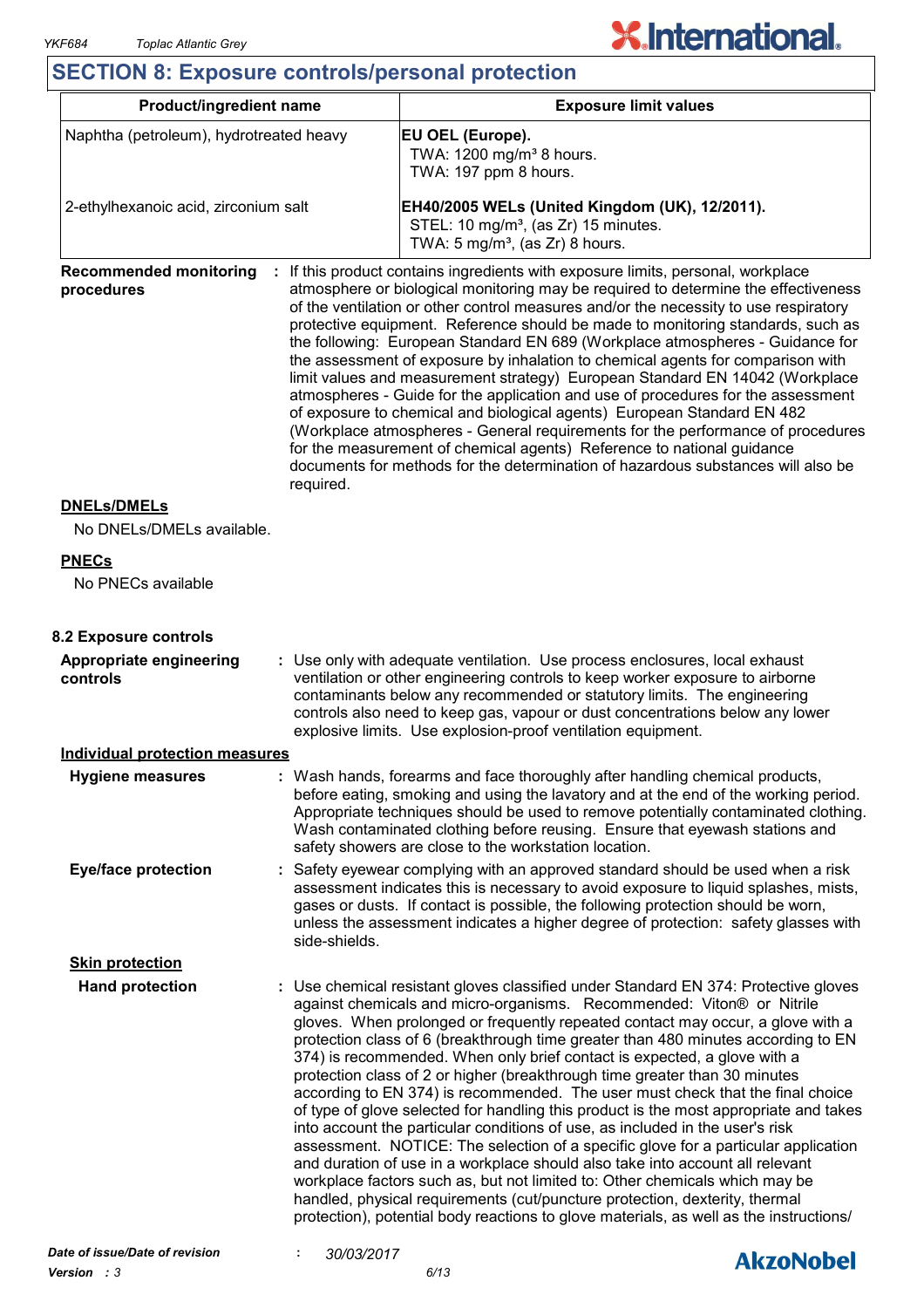|  | <b>SECTION 8: Exposure controls/personal protection</b> |  |  |
|--|---------------------------------------------------------|--|--|
|--|---------------------------------------------------------|--|--|

|                                           | specifications provided by the glove supplier. Barrier creams may help to protect<br>the exposed areas of the skin but should not be applied once exposure has<br>occurred.                                                                                                                                                                                                                                                                                                                                                                          |
|-------------------------------------------|------------------------------------------------------------------------------------------------------------------------------------------------------------------------------------------------------------------------------------------------------------------------------------------------------------------------------------------------------------------------------------------------------------------------------------------------------------------------------------------------------------------------------------------------------|
| <b>Body protection</b>                    | : Personal protective equipment for the body should be selected based on the task<br>being performed and the risks involved and should be approved by a specialist<br>before handling this product. When there is a risk of ignition from static electricity,<br>wear anti-static protective clothing. For the greatest protection from static<br>discharges, clothing should include anti-static overalls, boots and gloves. Refer to<br>European Standard EN 1149 for further information on material and design<br>requirements and test methods. |
| Other skin protection                     | : Appropriate footwear and any additional skin protection measures should be<br>selected based on the task being performed and the risks involved and should be<br>approved by a specialist before handling this product.                                                                                                                                                                                                                                                                                                                            |
| <b>Respiratory protection</b>             | : Use a properly fitted, air-purifying or air-fed respirator complying with an approved<br>standard if a risk assessment indicates this is necessary. Respirator selection<br>must be based on known or anticipated exposure levels, the hazards of the product<br>and the safe working limits of the selected respirator.                                                                                                                                                                                                                           |
| <b>Environmental exposure</b><br>controls | : Emissions from ventilation or work process equipment should be checked to<br>ensure they comply with the requirements of environmental protection legislation.<br>In some cases, fume scrubbers, filters or engineering modifications to the process<br>equipment will be necessary to reduce emissions to acceptable levels.                                                                                                                                                                                                                      |

## **SECTION 9: Physical and chemical properties**

| 9.1 Information on basic physical and chemical properties          |                                                                                                  |
|--------------------------------------------------------------------|--------------------------------------------------------------------------------------------------|
| <b>Appearance</b>                                                  |                                                                                                  |
| <b>Physical state</b>                                              | : Liquid.                                                                                        |
| <b>Colour</b>                                                      | $:$ Grey.                                                                                        |
| Odour                                                              | : Solvent.                                                                                       |
| <b>Odour threshold</b>                                             | : Not available.                                                                                 |
| pH                                                                 | Not applicable.                                                                                  |
| <b>Melting point/freezing point</b>                                | Not available.                                                                                   |
| Initial boiling point and<br>boiling range                         | : Lowest known value: 155 to 217°C (311 to 422.6°F)(Naphtha (petroleum),<br>hydrotreated heavy). |
| <b>Flash point</b>                                                 | $\therefore$ Closed cup: 42 $\degree$ C                                                          |
| <b>Evaporation rate</b>                                            | Not available.                                                                                   |
| Flammability (solid, gas)                                          | : Not available.                                                                                 |
| <b>Upper/lower flammability or</b><br>explosive limits             | : Greatest known range: Lower: 1.4% Upper: 7.6% (Naphtha (petroleum),<br>hydrotreated heavy)     |
| Vapour pressure                                                    | : Not available.                                                                                 |
| <b>Vapour density</b>                                              | : Not available.                                                                                 |
| <b>Relative density</b>                                            | : 1.22                                                                                           |
| Solubility(ies)                                                    | : Insoluble in the following materials: cold water.                                              |
| <b>Partition coefficient: n-octanol/ : Not available.</b><br>water |                                                                                                  |
| <b>Auto-ignition temperature</b>                                   | : Not available.                                                                                 |
| <b>Decomposition temperature</b>                                   | : Not available.                                                                                 |
| <b>Viscosity</b>                                                   | Kinematic (room temperature): 288 mm <sup>2</sup> /s                                             |
| <b>Explosive properties</b>                                        | Not available.                                                                                   |
| <b>Oxidising properties</b>                                        | Not available.                                                                                   |
|                                                                    |                                                                                                  |

#### **9.2 Other information**

No additional information.

## **AkzoNobel**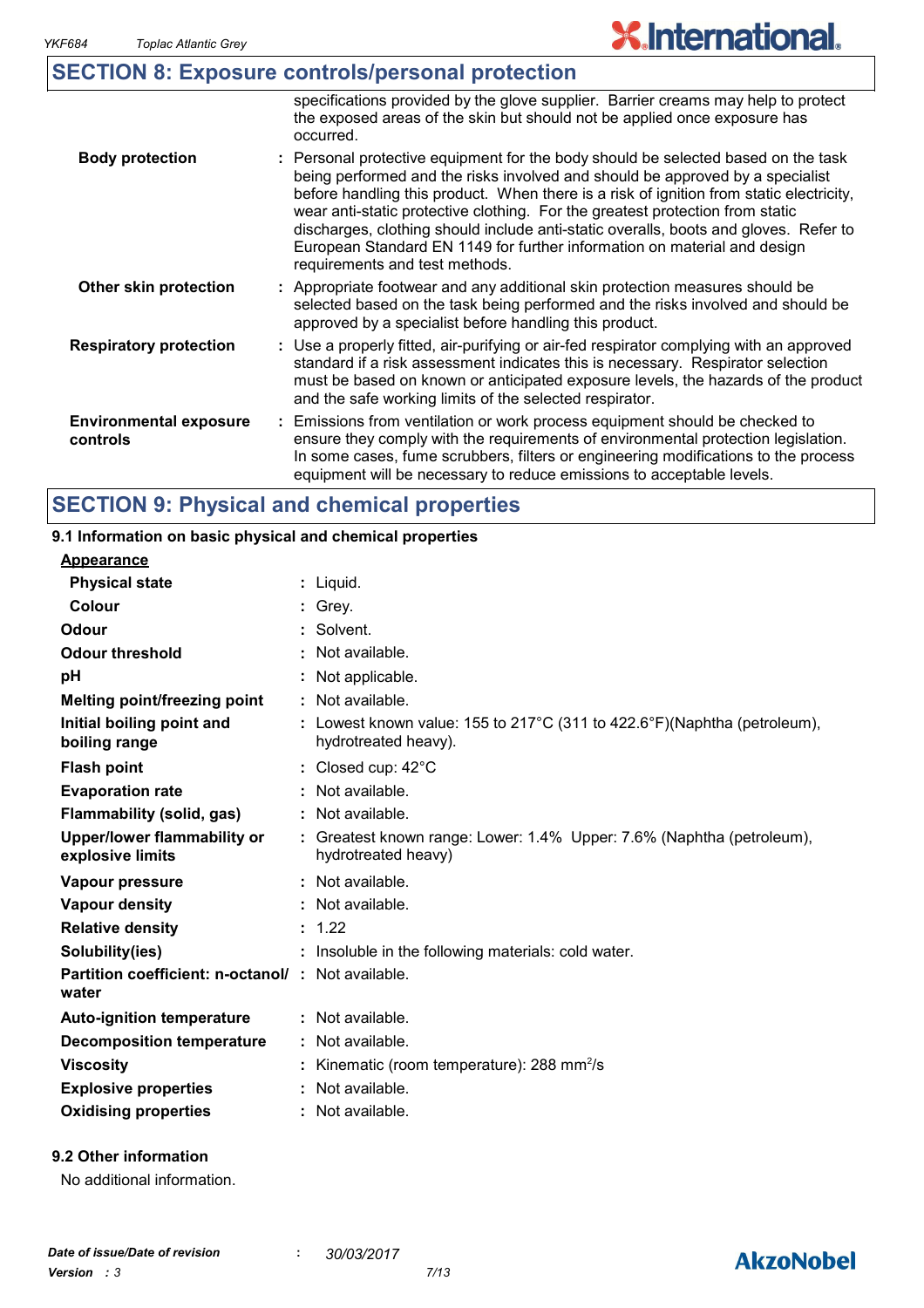### **10.6 Hazardous decomposition products 10.4 Conditions to avoid** : Avoid all possible sources of ignition (spark or flame). Do not pressurise, cut, weld, braze, solder, drill, grind or expose containers to heat or sources of ignition. Under normal conditions of storage and use, hazardous decomposition products **:** should not be produced. **10.2 Chemical stability** : Reactive or incompatible with the following materials: oxidizing materials **: 10.5 Incompatible materials : 10.3 Possibility of hazardous reactions :** Under normal conditions of storage and use, hazardous reactions will not occur. **SECTION 10: Stability and reactivity 10.1 Reactivity :** No specific test data related to reactivity available for this product or its ingredients.

## **SECTION 11: Toxicological information**

#### **11.1 Information on toxicological effects**

#### **Acute toxicity**

| Product/ingredient name                    | <b>Result</b>            | <b>Species</b> | <b>Dose</b>              | <b>Exposure</b>               |
|--------------------------------------------|--------------------------|----------------|--------------------------|-------------------------------|
| Naphtha (petroleum),<br>hydrotreated heavy | LD50 Oral                | Rat            | 6000 mg/kg               |                               |
| dimethyl succinate                         | LD50 Dermal<br>LD50 Oral | Rabbit<br>Rat  | >5000 mg/kg<br>$>5$ g/kg | $\overline{\phantom{0}}$<br>- |
| 2-ethylhexanoic acid,<br>zirconium salt    | LD50 Dermal              | Rabbit         | $>5$ g/kg                |                               |
| 2-butanone oxime                           | LD50 Oral<br>LD50 Dermal | Rat<br>Rat     | $>5$ g/kg<br>1001 mg/kg  | -<br>$\overline{\phantom{0}}$ |

#### **Conclusion/Summary :** Not available.

#### **Irritation/Corrosion**

| Product/ingredient name                            | <b>Result</b>          | <b>Species</b> | <b>Score</b>             | <b>Exposure</b>    | <b>Observation</b> |
|----------------------------------------------------|------------------------|----------------|--------------------------|--------------------|--------------------|
| 2-butanone oxime                                   | Eyes - Severe irritant | Rabbit         | $\overline{\phantom{a}}$ | 100<br>microliters |                    |
| <b>Conclusion/Summary</b>                          | : Not available.       |                |                          |                    |                    |
| <b>Sensitisation</b>                               |                        |                |                          |                    |                    |
| <b>Conclusion/Summary</b>                          | : Not available.       |                |                          |                    |                    |
| <b>Mutagenicity</b>                                |                        |                |                          |                    |                    |
| <b>Conclusion/Summary</b>                          | : Not available.       |                |                          |                    |                    |
| Carcinogenicity                                    |                        |                |                          |                    |                    |
| <b>Conclusion/Summary</b>                          | : Not available.       |                |                          |                    |                    |
| <b>Reproductive toxicity</b>                       |                        |                |                          |                    |                    |
| <b>Conclusion/Summary</b>                          | : Not available.       |                |                          |                    |                    |
| <b>Teratogenicity</b>                              |                        |                |                          |                    |                    |
| <b>Conclusion/Summary</b>                          | : Not available.       |                |                          |                    |                    |
| Specific target organ toxicity (single exposure)   |                        |                |                          |                    |                    |
| Not available.                                     |                        |                |                          |                    |                    |
| Specific target organ toxicity (repeated exposure) |                        |                |                          |                    |                    |
| Not available.                                     |                        |                |                          |                    |                    |

#### **Aspiration hazard**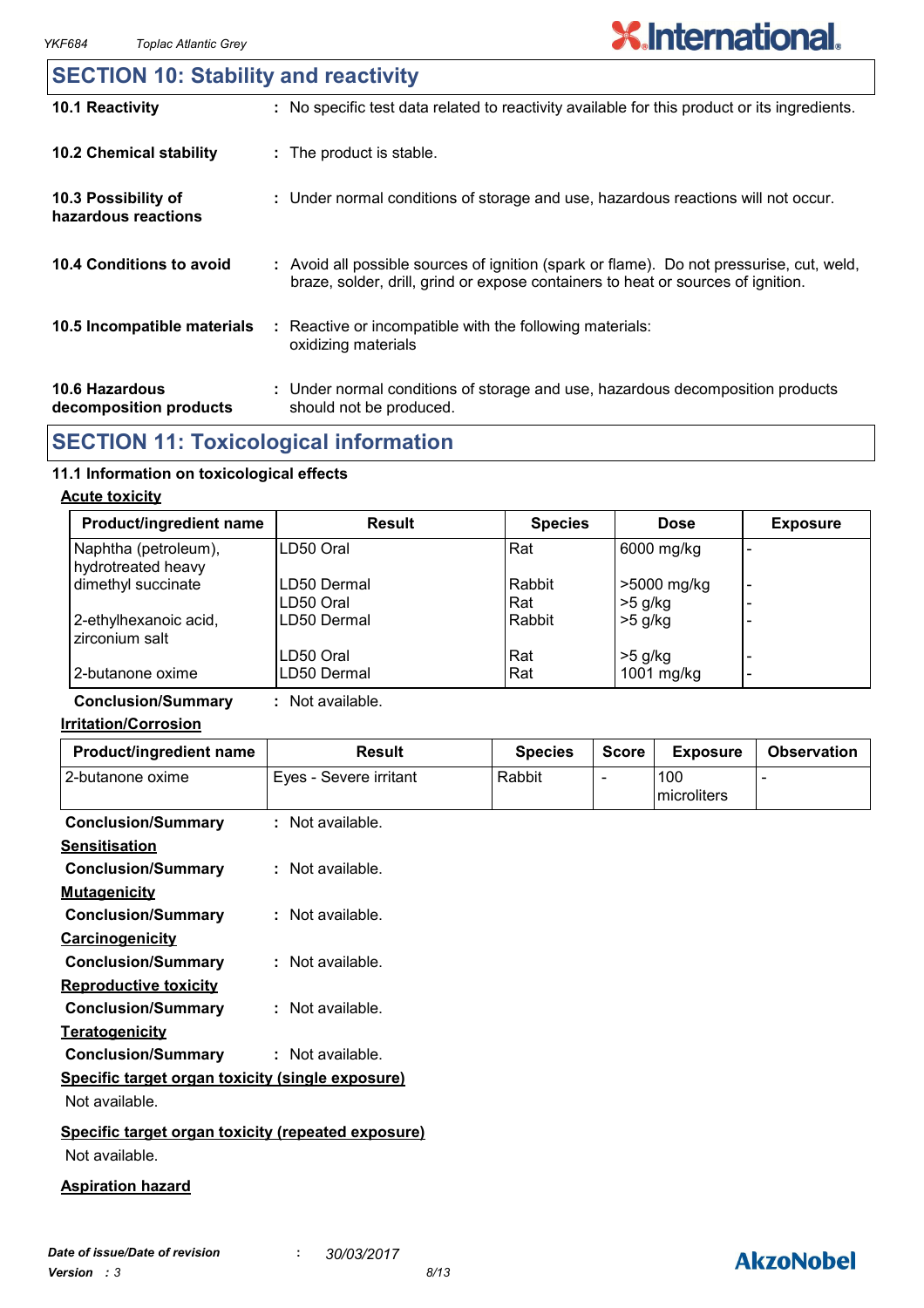# **X.International.**

## **SECTION 11: Toxicological information**

| <b>Product/ingredient name</b>          | Result                                |
|-----------------------------------------|---------------------------------------|
| Naphtha (petroleum), hydrotreated heavy | <b>ASPIRATION HAZARD - Category 1</b> |

| Information on likely routes : Not available.<br>of exposure |                                                                                                                                            |
|--------------------------------------------------------------|--------------------------------------------------------------------------------------------------------------------------------------------|
| <b>Potential acute health effects</b>                        |                                                                                                                                            |
| Eye contact                                                  | : No known significant effects or critical hazards.                                                                                        |
| <b>Inhalation</b>                                            | : No known significant effects or critical hazards.                                                                                        |
| <b>Skin contact</b>                                          | Defatting to the skin. May cause skin dryness and irritation.                                                                              |
| Ingestion                                                    | : No known significant effects or critical hazards.                                                                                        |
|                                                              | Symptoms related to the physical, chemical and toxicological characteristics                                                               |
| Eye contact                                                  | : No specific data.                                                                                                                        |
| <b>Inhalation</b>                                            | : Adverse symptoms may include the following:<br>headache<br>drowsiness/fatigue<br>dizziness/vertigo<br>muscle weakness<br>unconsciousness |
| <b>Skin contact</b>                                          | : Adverse symptoms may include the following:<br>irritation<br>dryness<br>cracking                                                         |
| Ingestion                                                    | : No specific data.                                                                                                                        |
| <b>Short term exposure</b><br><b>Potential immediate</b>     | Delayed and immediate effects as well as chronic effects from short and long-term exposure<br>: Not available.                             |
| effects                                                      |                                                                                                                                            |
| <b>Potential delayed effects</b>                             | : Not available.                                                                                                                           |
| Long term exposure                                           |                                                                                                                                            |
| <b>Potential immediate</b><br>effects                        | : Not available.                                                                                                                           |
| <b>Potential delayed effects</b>                             | : Not available.                                                                                                                           |
| <b>Potential chronic health effects</b><br>Not available.    |                                                                                                                                            |
| <b>Conclusion/Summary</b>                                    | : Not available.                                                                                                                           |
| <b>General</b>                                               | Prolonged or repeated contact can defat the skin and lead to irritation, cracking and/<br>or dermatitis.                                   |
| Carcinogenicity                                              | : No known significant effects or critical hazards.                                                                                        |
| <b>Mutagenicity</b>                                          | : No known significant effects or critical hazards.                                                                                        |
| <b>Teratogenicity</b>                                        | : No known significant effects or critical hazards.                                                                                        |
| <b>Developmental effects</b>                                 | : No known significant effects or critical hazards.                                                                                        |
| <b>Fertility effects</b>                                     | : No known significant effects or critical hazards.                                                                                        |
| <b>Other information</b>                                     | Not available.                                                                                                                             |

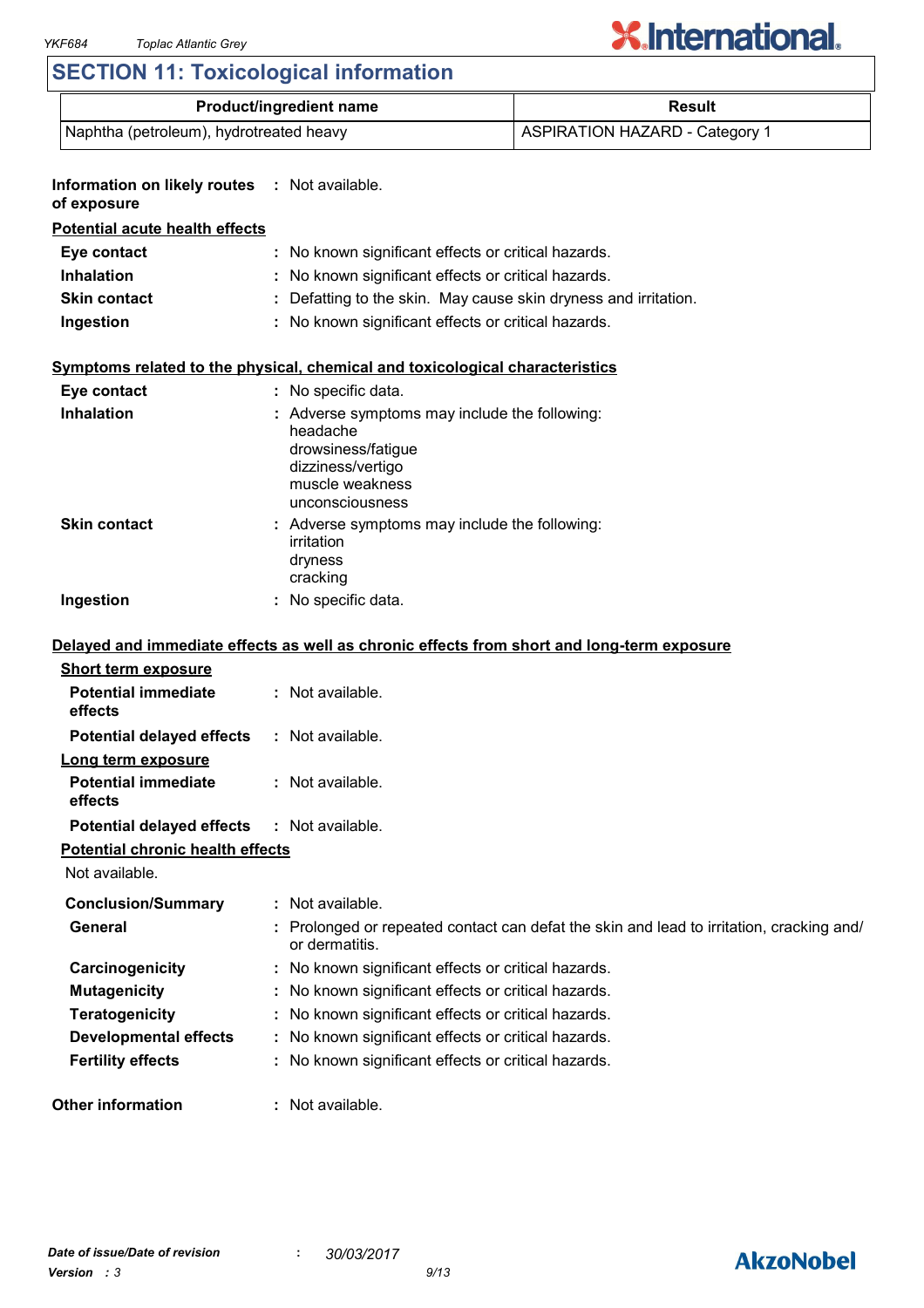## **SECTION 12: Ecological information**

#### **12.1 Toxicity**

| <b>Product/ingredient name</b> | <b>Result</b>                                   | <b>Species</b>             | <b>Exposure</b> |
|--------------------------------|-------------------------------------------------|----------------------------|-----------------|
| l 2-butanone oxime             | Acute LC50 843000 to 914000 µg/l<br>Fresh water | Fish - Pimephales promelas | 196 hours       |
| <b>Conclusion/Summary</b>      | : Not available.                                |                            |                 |

#### **12.2 Persistence and degradability**

**Conclusion/Summary :** Not available.

#### **12.3 Bioaccumulative potential**

| <b>Product/ingredient name</b>              | $\mathsf{LocP}_\infty$ | <b>BCF</b>    | <b>Potential</b> |
|---------------------------------------------|------------------------|---------------|------------------|
| Naphtha (petroleum),<br>hydrotreated heavy  |                        | l10 to 2500   | high             |
| dimethyl succinate<br>2-ethylhexanoic acid, | 0.33                   | 3.162<br>2.96 | low<br>low       |
| zirconium salt<br>2-butanone oxime          | 0.63                   | 15.011872336  | low              |

| 12.4 Mobility in soil                     |                  |
|-------------------------------------------|------------------|
| Soil/water partition<br>coefficient (Koc) | : Not available. |
| <b>Mobility</b>                           | : Not available. |

| <b>PBT</b>  | : Not applicable. |
|-------------|-------------------|
| <b>vPvB</b> | : Not applicable. |

**12.6 Other adverse effects** : No known significant effects or critical hazards.

## **SECTION 13: Disposal considerations**

The information in this section contains generic advice and guidance. The list of Identified Uses in Section 1 should be consulted for any available use-specific information provided in the Exposure Scenario(s).

#### **13.1 Waste treatment methods**

| <b>Product</b>             |                                                                                                                                                                                                                                                                                                                                                                                                                                                                                                                                                     |
|----------------------------|-----------------------------------------------------------------------------------------------------------------------------------------------------------------------------------------------------------------------------------------------------------------------------------------------------------------------------------------------------------------------------------------------------------------------------------------------------------------------------------------------------------------------------------------------------|
| <b>Methods of disposal</b> | : The generation of waste should be avoided or minimised wherever possible.<br>Disposal of this product, solutions and any by-products should at all times comply<br>with the requirements of environmental protection and waste disposal legislation<br>and any regional local authority requirements.<br>Dispose of surplus and non-recyclable products via a licensed waste disposal<br>contractor. Waste should not be disposed of untreated to the sewer unless fully<br>compliant with the requirements of all authorities with jurisdiction. |
| <b>Hazardous waste</b>     | : The classification of the product may meet the criteria for a hazardous waste.                                                                                                                                                                                                                                                                                                                                                                                                                                                                    |

#### **European waste catalogue (EWC)**

| Code number                | <b>Waste designation</b>                                                          |
|----------------------------|-----------------------------------------------------------------------------------|
| EWC 08 01 11*              | waste paint and varnish containing organic solvents or other hazardous substances |
| Packaging                  |                                                                                   |
| <b>Methods of disposal</b> | Dispose of containers contaminated by the product in accordance with local or     |

national legal provisions. This material and its container must be disposed of as hazardous waste. Dispose of via a licensed waste disposal contractor.

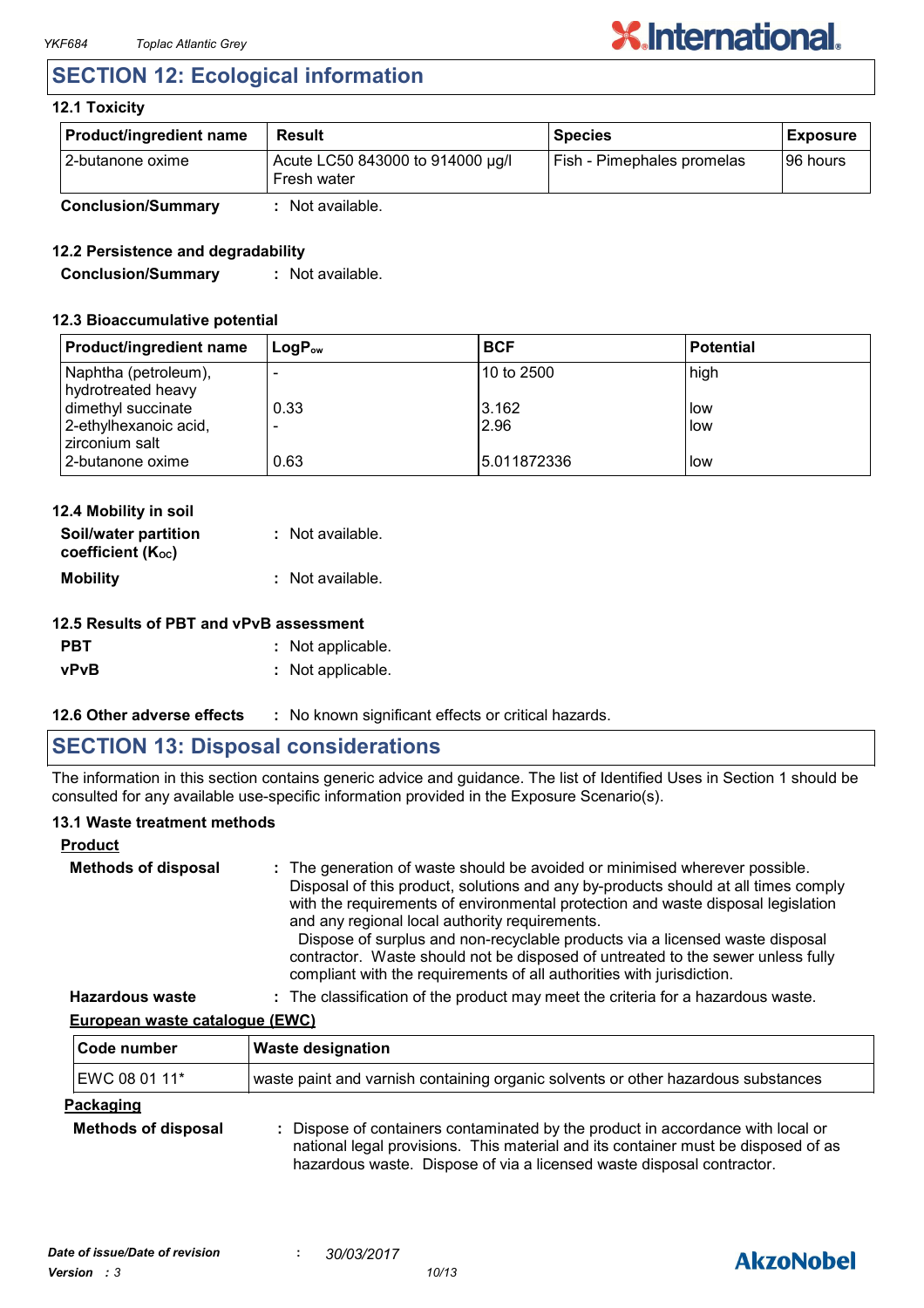## **SECTION 13: Disposal considerations**

**Special precautions :** This material and its container must be disposed of in a safe way. Care should be taken when handling emptied containers that have not been cleaned or rinsed out. Empty containers or liners may retain some product residues. Vapour from product residues may create a highly flammable or explosive atmosphere inside the container. Do not cut, weld or grind used containers unless they have been cleaned thoroughly internally. Avoid dispersal of spilt material and runoff and contact with soil, waterways, drains and sewers.

## **SECTION 14: Transport information**

|                                    | <b>ADR/RID</b>                                                      | <b>IMDG</b>    | <b>IATA</b>    |
|------------------------------------|---------------------------------------------------------------------|----------------|----------------|
| 14.1 UN number                     | <b>UN1263</b>                                                       | <b>UN1263</b>  | <b>UN1263</b>  |
| 14.2 UN proper<br>shipping name    | <b>PAINT</b>                                                        | <b>PAINT</b>   | <b>PAINT</b>   |
| 14.3 Transport<br>hazard class(es) | $\mathbf{3}$                                                        | 3              | $\mathbf{3}$   |
| 14.4 Packing<br>group              | $\mathbf{III}$                                                      | $\mathbf{III}$ | $\mathbf{III}$ |
| 14.5<br>Environmental<br>hazards   | No.                                                                 | No.            | No.            |
| <b>Additional</b><br>information   | <b>Special provisions</b><br>640 (E)<br><b>Tunnel code</b><br>(D/E) |                | -              |

**IMDG Code Segregation group :** Not applicable.

**14.6 Special precautions for : Transport within user's premises:** always transport in closed containers that are **user** upright and secure. Ensure that persons transporting the product know what to do in the event of an accident or spillage.

| 14.7 Transport in bulk         | : Not available. |
|--------------------------------|------------------|
| according to Annex II of       |                  |
| <b>Marpol and the IBC Code</b> |                  |

## **SECTION 15: Regulatory information**

**15.1 Safety, health and environmental regulations/legislation specific for the substance or mixture EU Regulation (EC) No. 1907/2006 (REACH)**

#### **Annex XIV - List of substances subject to authorisation**

#### **Annex XIV**

#### **Substances of very high concern**

None of the components are listed.

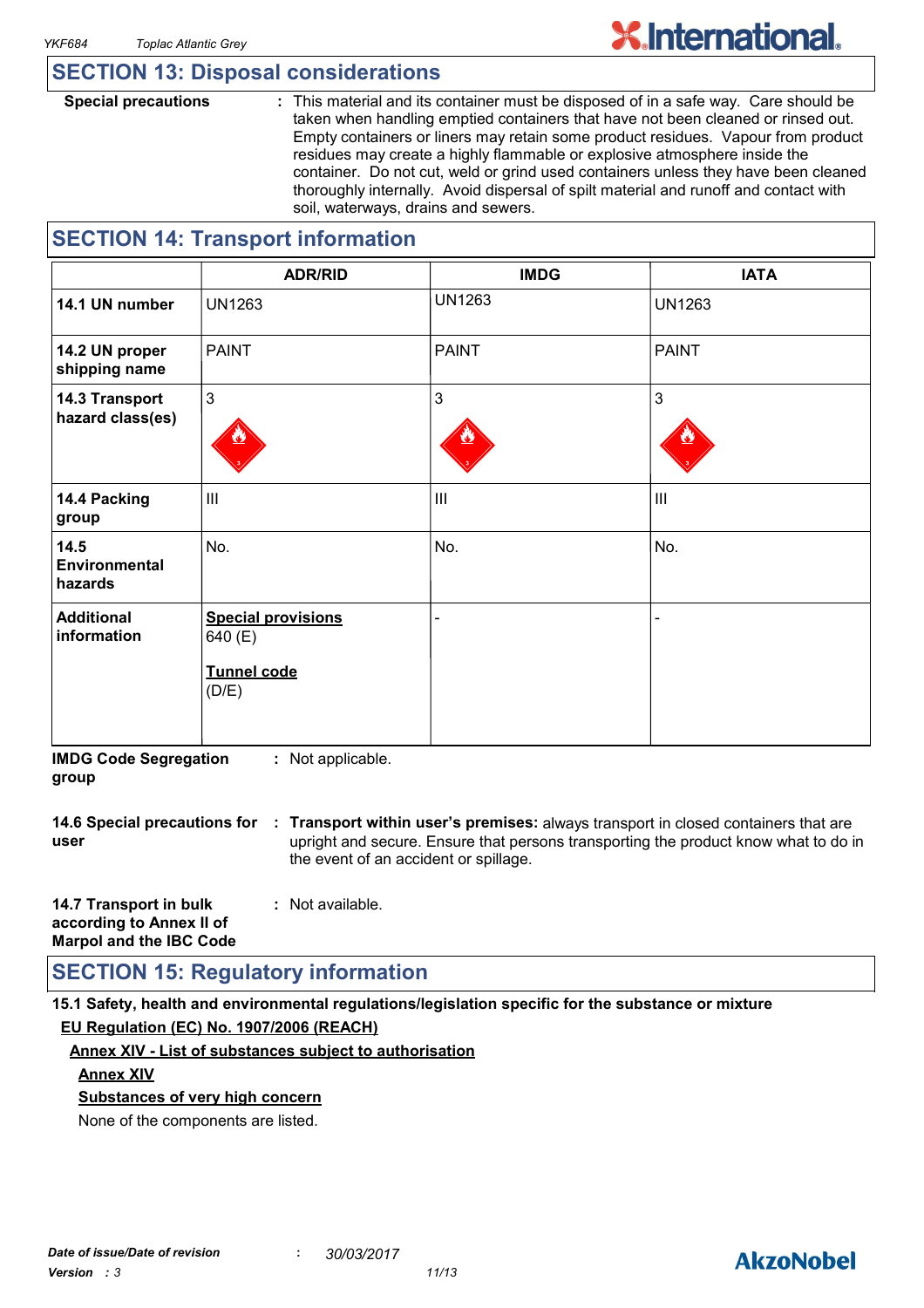## **SECTION 15: Regulatory information**

| Annex XVII - Restrictions<br>on the manufacture.<br>placing on the market<br>and use of certain<br>dangerous substances,<br>mixtures and articles | : Not applicable. |
|---------------------------------------------------------------------------------------------------------------------------------------------------|-------------------|
| Other EU regulations                                                                                                                              |                   |
| <b>Europe inventory</b>                                                                                                                           | : Not determined. |
| <u>Special packaging requirements</u>                                                                                                             |                   |
| <b>Containers to be fitted</b><br>with child-resistant<br>fastenings                                                                              | : Not applicable. |

**Tactile warning of danger : Not applicable.** 

| <b>Product/ingredient name</b> | Carcinogenic<br>effects  | Mutagenic effects | Developmental<br>l effects               | <b>Fertility effects</b> |
|--------------------------------|--------------------------|-------------------|------------------------------------------|--------------------------|
| 2-ethylhexanoic acid,          | $\overline{\phantom{0}}$ |                   | Repr. 2, H361d                           | <b>Repr. 2, H361f</b>    |
| Izirconium salt                |                          |                   | (Unborn child) (oral) (Fertility) (oral) |                          |
| 2-butanone oxime               | Carc. 2, H351            |                   |                                          |                          |

#### **Ozone depleting substances (1005/2009/EU)**

Not listed.

#### **Prior Informed Consent (PIC) (649/2012/EU)**

Not listed.

#### **National regulations**

**References :** Conforms to Regulation (EC) No. 1907/2006 (REACH), Annex II and Regulation (EC) No. 1272/2008 (CLP)

- **15.2 Chemical safety**
- **:** No Chemical Safety Assessment has been carried out.

**assessment**

## **SECTION 16: Other information**

 $\nabla$  Indicates information that has changed from previously issued version.

| <b>Abbreviations and</b> | $:$ ATE = Acute Toxicity Estimate                                             |
|--------------------------|-------------------------------------------------------------------------------|
| acronyms                 | CLP = Classification, Labelling and Packaging Regulation [Regulation (EC) No. |
|                          | 1272/2008]                                                                    |
|                          | <b>DMEL = Derived Minimal Effect Level</b>                                    |
|                          | DNEL = Derived No Effect Level                                                |
|                          | EUH statement = CLP-specific Hazard statement                                 |
|                          | PBT = Persistent, Bioaccumulative and Toxic                                   |
|                          | PNEC = Predicted No Effect Concentration                                      |
|                          | <b>RRN = REACH Registration Number</b>                                        |
|                          | vPvB = Very Persistent and Very Bioaccumulative                               |

#### **Procedure used to derive the classification according to Regulation (EC) No. 1272/2008 [CLP/GHS]**

| <b>Classification</b>                           |                                                                                                                          | <b>Justification</b>                                                                                                                                                                                                                                                                                                                                            |
|-------------------------------------------------|--------------------------------------------------------------------------------------------------------------------------|-----------------------------------------------------------------------------------------------------------------------------------------------------------------------------------------------------------------------------------------------------------------------------------------------------------------------------------------------------------------|
| Flam. Liq. 3, H226                              |                                                                                                                          | On basis of test data                                                                                                                                                                                                                                                                                                                                           |
| <b>Full text of abbreviated H</b><br>statements | H226<br>H <sub>304</sub><br>H312<br><b>H317</b><br>H318<br>H319<br>H351<br>H361fd (Fertility and<br>Unborn child) (oral) | Flammable liquid and vapour.<br>May be fatal if swallowed and enters airways.<br>Harmful in contact with skin.<br>May cause an allergic skin reaction.<br>Causes serious eye damage.<br>Causes serious eye irritation.<br>Suspected of causing cancer.<br>Suspected of damaging fertility if swallowed. Suspected<br>of damaging the unborn child if swallowed. |